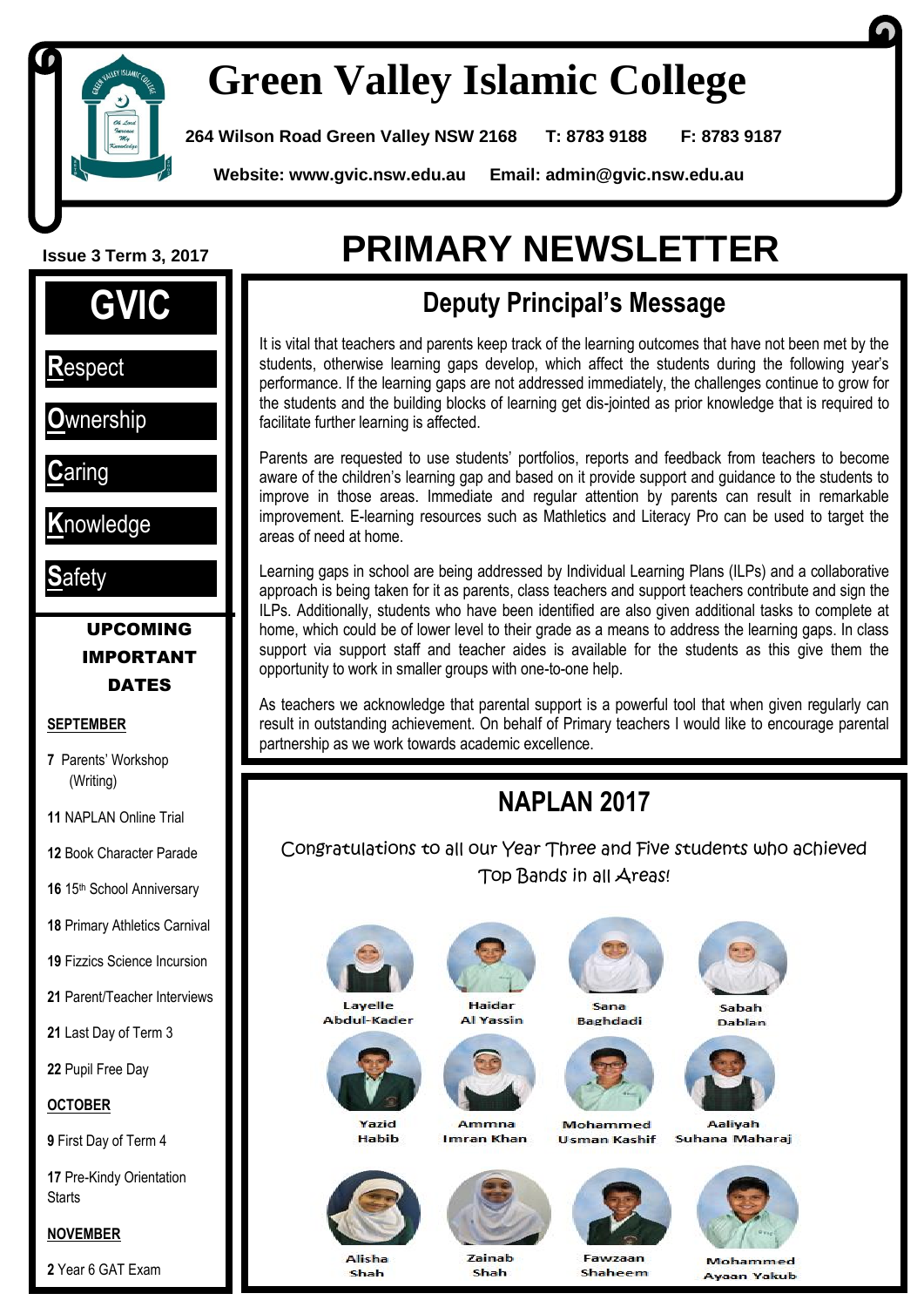#### **Kindergarten**

It's hard to believe that more than half the year has gone by!

Kindergarten has shown amazing growth and watching it has been worthwhile for the Kindergarten teachers. The children have been hard at work in the classroom, learning to read and write independently and preparing for their assessments.

However, that has not come in the way of all the fun that happens in Kindergarten. Kindy will head on their very first excursion for the year to Featherdale Wildlife Park in Week 9 – a day to look forward to!



### **Year Two**

Our Daily Bread is an interesting Literature and Science integrated unit that Year Two have been learning and exploring in Term Three. Year Two students are learning about where their food sources come from as well as the depths of processes entailed in bringing food from the paddock to our plate.

Our Geography unit focuses on comparing both countries Australia and Malaysia. Students will be involved in many art and craft activities. Students will also explore landmarks, cuisine, religions, languages and the iconic flora and fauna of both countries.

We would like to extend a warm appreciation to the Year Two parent helpers who attended our excursion to Mount Annan Botanical Gardens. Thank you for your generous support towards the year two teachers and students. Year Two really enjoyed learning about our precious resource water and how to appreciate it and conserve it.



### **Year One**

Term Three has been a busy yet fun term. Year One students already took part in the Professor Maths Road Show incursion and all the students showed their high level of problem solving skills when attempting the interactive Maths challenges.

Students are working hard across all KLAs and are particularly enjoying the various procedure writing tasks involved such as making a banana smoothie! We've come to realise that writing a procedure isn't so hard after all! Later in the term we will be heading to The Brasserie Bread Company to observe and partake in bread making. We are so excited!

A special thank you to parents for their ongoing support!



### **Year Three**

Hats off to the Year Three students for producing incredible results in NAPLAN!!

The students showed dedication and enthusiasm to rise to the challenge it provided! It was a very proud and emotional moment when the 2017 NAPLAN results were released. Students excelled in their results and went beyond the State and National average percentages. A colossal improvement was shown in the number of students who got band 6 both in Literacy and Numeracy compared to last year. This year we have 11 students (6 from 3R, 3 from 3B and 2 from 3G) in Year 3 who got band 6 in Literacy and Numeracy compared to 5 students last year. A very hearty congratulations to all Year Three students for putting their best efforts and dedication to produce amazing results this year! We are proud to say that 96% of Year Three students achieved above band 3 in NAPLAN.

Students had an "Eat and Learn "session in PDH which enhanced their awareness about balanced diet and the importance of healthy foods in their lives.

Students also worked cooperatively towards Islamic teaching and the recital of the Holy Quran. They also participated in the Islamic dress day competitions.

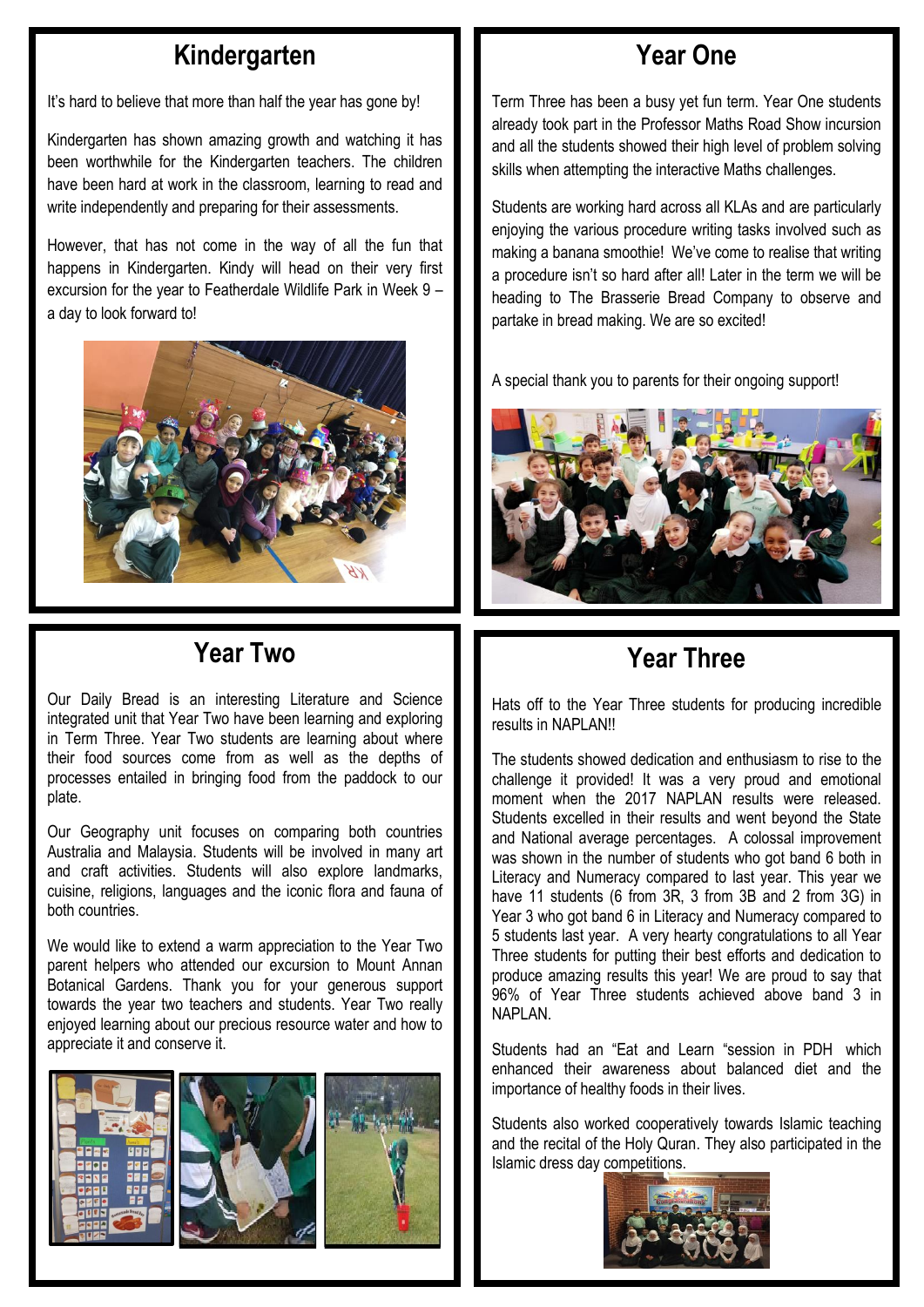#### **Year Four**

Year Four students had an exciting term full of incursions and events. Students enjoyed the Professor Maths Road Show and were actively engaged in all the interesting challenges. All students from Year Four have successfully completed the Premier's Reading Challenge, Well done! Congratulations to all students who participated in ICAS, especially those who received credits and distinctions in various exams. Great job done by the Year Four public speaking participants who worked extra hard all term to represent our school in the Inter-schools Public Speaking Competition. Upcoming events have students excited including, Character Parade, Athletics Carnival, Science Fizzics incusion and the 15<sup>th</sup> Anniversary of Green Valley Islamic College.



#### **Year Six**

Year Six students have been working exceptionally hard this term. Students managed to complete their PRC and are still working hard at preparing for the Term Three Assessments and the GAT which they will sit in Term 4.

A special thank you to parents who made special arrangements to allow their children to attend the after school support classes to better prepare their children for the demands of Year Six. And students, remember, '…If you're willing to learn, no-one can stop you.'

Best of luck to the students who will represent our school at the MATHSCUP – School Mathematics Competition (Year 6) - we know that you will do your best. Other highlights this term included The Scholastic Book Fair, Professor Maths Road Show Incursion and the Inter-Schools Public Speaking Competition. Congratulations to Farhan Shaheem on coming second – Well done!



#### **Year Five**

This term is very hands-on for Year Five students. They enjoyed and were engaged thoroughly during the incursion related to Australian Colonies. The Maths road show incursion also kept the students occupied and stimulated their mathematical thinking. The students will also get the opportunity to actively participate in the science incursion.

Week 8 is another very important week of the term as it is the assessment week for the students. Creating and presenting projects extends students' knowledge on a particular topic. Project in History, PDH and Science allowed students to research and elaborate on the learning done in the classrooms.

Wearing colourful and vibrant costumes on character parade day is another upcoming event which students are looking forward to. Additionally, the sports carnival which is scheduled for the end of the term will enable the students to test their own physical abilities.